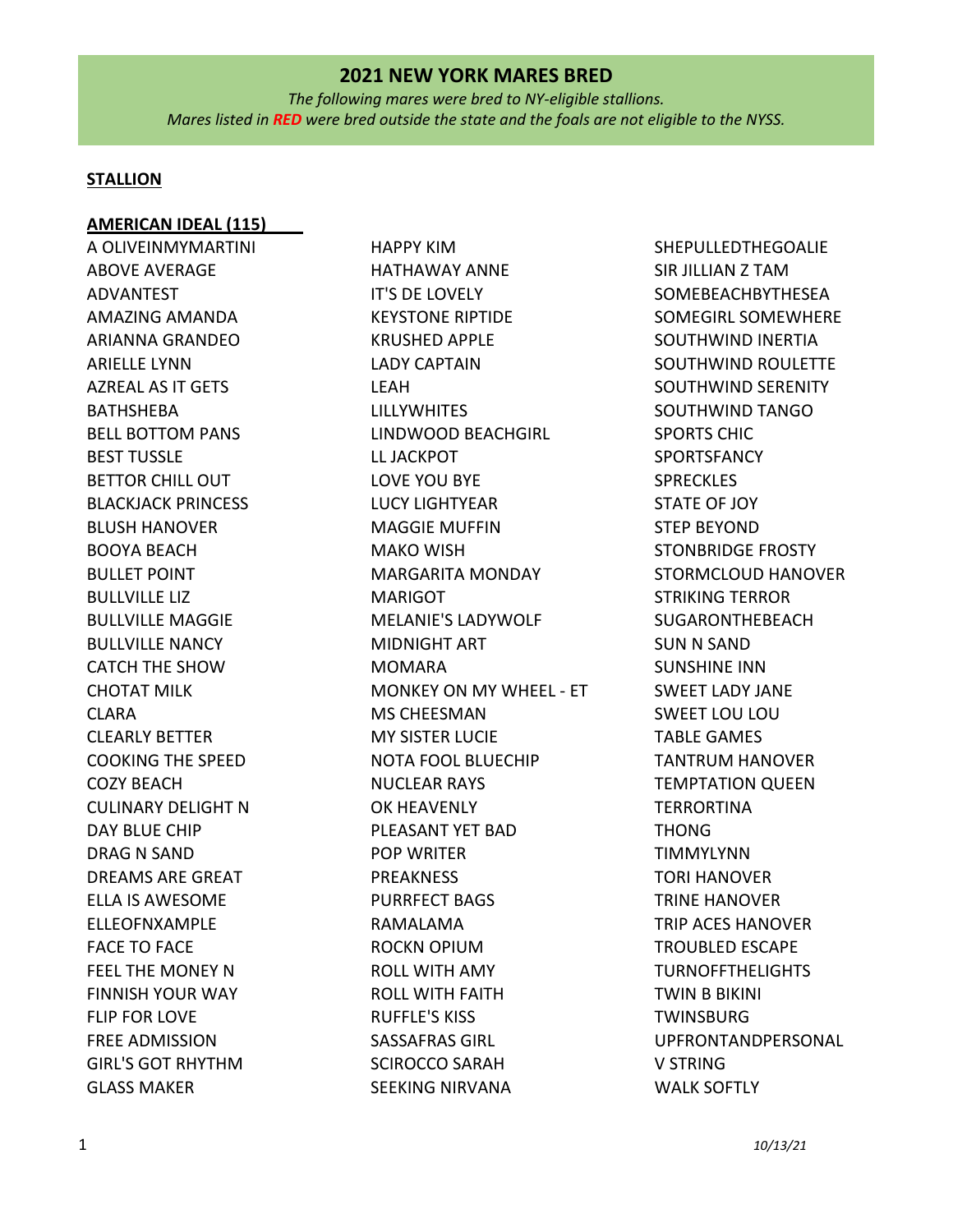*The following mares were bred to NY-eligible stallions. Mares listed in RED were bred outside the state and the foals are not eligible to the NYSS.*

WELLWEMIGHTASWELL WINDSUN PRINCESS WINDSUN SOHO WINSMITH JESS **ARTISCAPE (7)** BIGGEST BIG BERTHA BULLVILLECCF BULLEVILLE POWERPUFF BULLEVILLE STEPHANIE POUNNE DE LUXE QUICK TROT WESTERN SCARLETT **BAY OF SHARKS (2)** MAJOR ROCKNROLL MODERN BEAUTY **BOSTON RED ROCKS (16)** BAGAHOLIC DARLINGTON STRIPE DEE'S GOLDEN JOY DELIGHTFUL PLAY EASY DE VIE HANDLEYOURSCANDAL MY PERFECT RHYME NEW YORK DREAM PARK AVENUE PULSE POWER ROCK STAR MELINDA ROSETTA HALL SOWHATSYOURPOINT SWEET BONNIE UNRED HANOVER WINBAK SPEEDI **CHAPTER SEVEN (130)**  ALEAH HANOVER ANNALIINA AQUA LILLIES ARABELLA HALL ARROW KRONOS S AVALONIA BALLOON GIRL BEAUTIFUL SIN BILL'S LADY BLACKOUT RILEY BONNIE LOU BORROW AND SPEND BURBERRY CAPRI BI CONTEPARTIRO DEO CORAZON BLUE CHIP COURTNEY HALL **CRUCIAL** CURTSY HANOVER D'BOMB DAME DU LAC DANICA HALL DARLING MEARAS S DAYDREAM AM S DEFIANTSNOWFASHION DOMINICA DUNE HILL EMOTIONAL MOMENT FITNESS GIRL FLY ANGEL FLY GANGSTA RAT GLOBAL DESIRE GO GO DANCER GODDESS GODDESS DE VIE GOLD COAST F GONE BABY GONE S GUINEVERE HALL HEART N SOUL DEO HELLO TOMORROW HEMI BLUE CHIP HEY MISTER

ETTA AM S

FAD FINANCE FATIMA BLUSH

EVENING PRAYER EXOTIC FORM EXPLOSIVE LYNN FABULOUS JOURNEY HONEY HONEY JULA CHAMPAGNE JUMALAY MASS KATHY PARKER

LIFETIME PURSUIT LILU HANOVER

LADYLILLI

CATCH ALL

CHIC CHICK COCO TRUFFLES

CONFIDANTE

CELEBRITY LOVIN

COFFEECAKE HANOVER COMMANDO QUEEN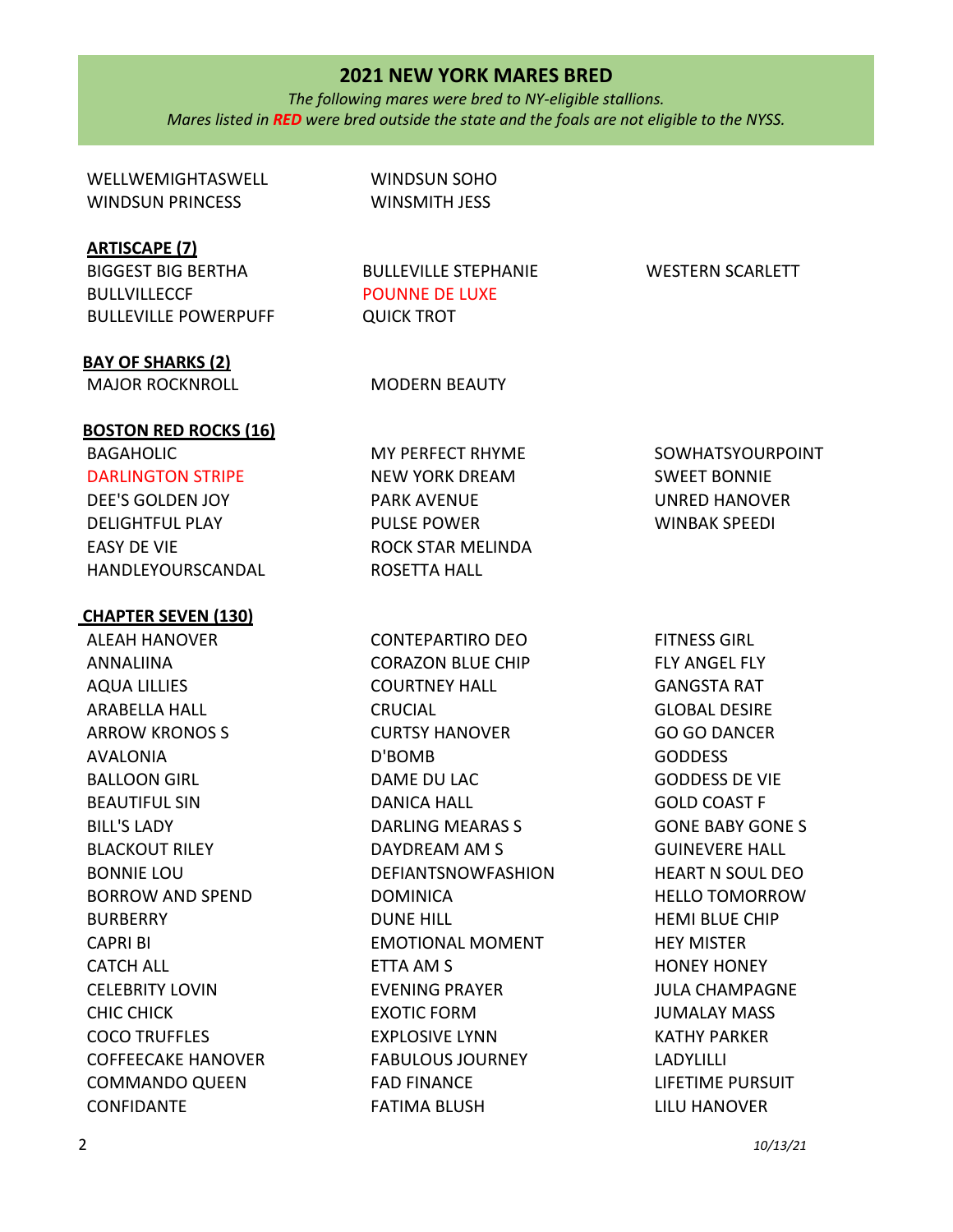*The following mares were bred to NY-eligible stallions. Mares listed in RED were bred outside the state and the foals are not eligible to the NYSS.*

PINK POWER

PRENUPTIAL PRINCESS ARISTA PRINCESS DEO QUEEN OF MORE QUEEN PAIGE QUEEN SERENE QUEENDOM RARE WISE AS READY TO ROCK S M S PRINCESS SANS DEFAUT

PLAID AND PEARLS PLUNGE BLUE CHIP

SCIROCCO DONNAHILL

SECRET MAGIC

SONNET GRACE

SOUTHWIND ANGELICA SOUTHWIND SNOW

SIANNA HANOVER SIDE BET HANOVER

SHISHITO

SINA

LINDYS HEAD NURSE LIVE LAUGH LOVE MA CAN DO IT MAGIC PRESTO MALIBU S MET'S INN METS LIFE MISS JUSTINE MISS RUBY MISS TEZSLA MODEL BEHAVIOR MOLTO BENE MOTHER TERESA MRS FRANK MS SAVANNAH BELLE MUSCLE TEST NIXIE VOLO NOREASTER BLUECHIP OPEN ACCESS OVERDRAFT VOLO **OVERNIGHT** COMMAND PERFECT ALLIANCE

#### **CINCINNATI'S SOCKS (4)**

MARE OF MAD RIVER BUG IN A RUG

#### **COURTLY CHOICE (49)**

ADMIRALS CHANCE ALL THE LADIES ALWAYS COVERS ASCENDING ASHLEE'S SPITFIRE **AUTHORIZE** BACCARA HANOVER BEACH BURN BIG BOTTOM BLUE PARADISE BUNNY DANCE

CHEAP THRILLS DOUBLE FLIP FASHION GURU FREEDOM CROSSING GADGETS TO GO HALO N HORNS HOT LIST HOW BOUT A SMOOCH IDEAL PAPER JUNGLE GENIE N KEYSTONE MUSICAL

STAR HANOVER STEAMY WINDOWS STIRLING CHARISMA STIRLING DEBUTANT STRONG IS SEXY SUPERGIRL RILEY SWAN HOT MAMA SWEET SHIRLEY MAE SWING ANNA CASH SWINGING ROYALTY TIFFANY'S FLASH TRUE FRIENDS UMPTEEN HANOVER UNEXPECTED GIFT VIOLET STRIDE WHIMBEL HANOVER WHISPERING OAKS WHITE CHEETAH WINDY CORNER WINE RACK HANOVER WING FLASH WITHOUT A WARNING

JSC FROZEN ASSET DELTA HORCE

KG DELIGHT KIM'S CAPER LADY OF LUST LIFESAWITCH LILY HAMMER LOVE'S DELIGHT MAID WEST MAKES YOU WONDER MARVALOUS JOY MERY LINNY LEE MISS POPPYCOCK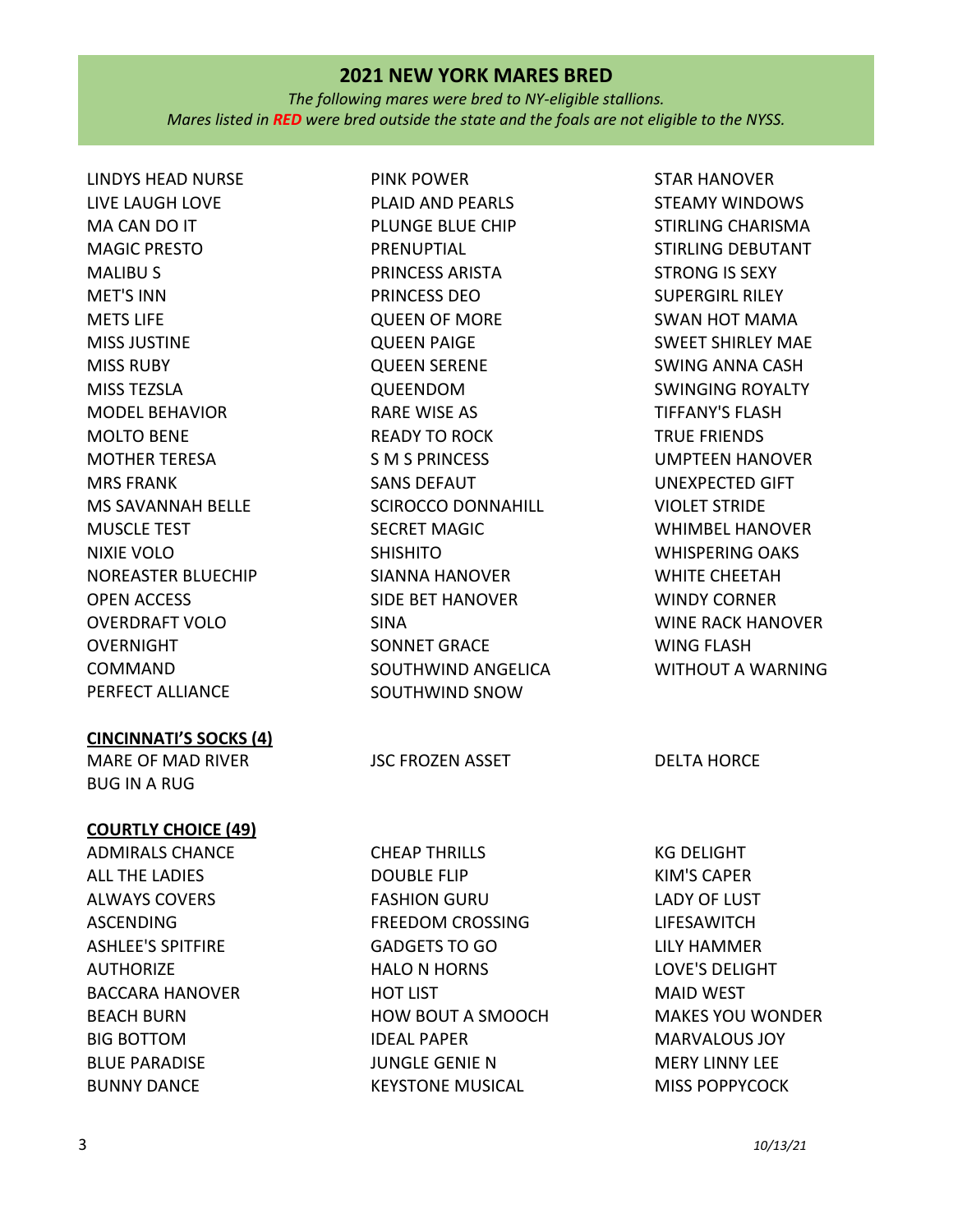*The following mares were bred to NY-eligible stallions. Mares listed in RED were bred outside the state and the foals are not eligible to the NYSS.*

MOVIE TOWN MY IDEAL PAINTS HALL PURRFECT DIVA REBA DOBIE RED CARPET QUEEN

#### **CR EXCALIBUR(0)**

\*NO MARES BRED

#### **CREDIT WINNER (17)**

# BULLVILLE FOREVER

CELEBRATETHISDAY CRUELLA DE VILLE EAGLE SAY EDGE OF INSANITY FIRST IN FLIGHT

#### **DEVIOUS MAN (58)**

ALL THAT SPARKLES ATHENA'S MISSION AURORUS BAILEYS PHOTO CANADIAN PRINCESS CAVIAR N CAPER K **CHAPERESS** CHUNK-A-PUNK DITCHEMQUIKNHYDE DREAMSRMADEOFTHIS DW'S QUEEN BEE EASTER LEGGS ENCHANTMENT EUROCLYDON GEORGIA BABY

GINEVRA BI HOWDY JANE ICANMAKYAHANDSCLAP INCOME DE VIE K SQUARED HANOVER

SILK PAJAMAS SUMMER SNOW SUPER SOPH TATIANA SEELSTER TAYLORLANE DIVA THE BAND K

TOP CHOICE HANOVER USE YOUR NOODLE WILD RETREAT X SPINSIVE

#### IMPROPER HALL

LA LOOKS MA CHERE HALL REVFEREE RYAN'S BAD GIRL STARRY EYED

KATIE MATTERS KIND OF A HUSH LA TAPATIA LADY MUSCLES LOL HANOVER LUCY TESTAROSSA MC TINY'S HOPE MISS CONWAY MUSCLES TANGO NICKY MANTLE NOWERLAND KRISTEN OLD MONEY OVER JOYED PAYA LA RENTA PEARLS LAST CHANCE PERFECT MASS PINE BUSH ROSE QUEENS N BEES R GINGER SNAP ROCKADERO

SURREY WITH FRINGE TETON KILL SHOT WINSOME WONDER WOODSIDE BAILEY ZETTE STARLING

SHIVER ME TIMBERS SOUTHWIND CRESENT SUMMER STONE SUMMERSGRANDLADY TAPIT TEASIN N PLEASIN THE CUSE TROOPER LOU TRUE MUSCLE VACATIONS PRIDE VICTORIANA VIXEN WARRAWEE JADE WAY TO GO GIRL WHATAHOTTIE WIN WIN HANOVER YANKEE T L C YANKEEDOODLECANDY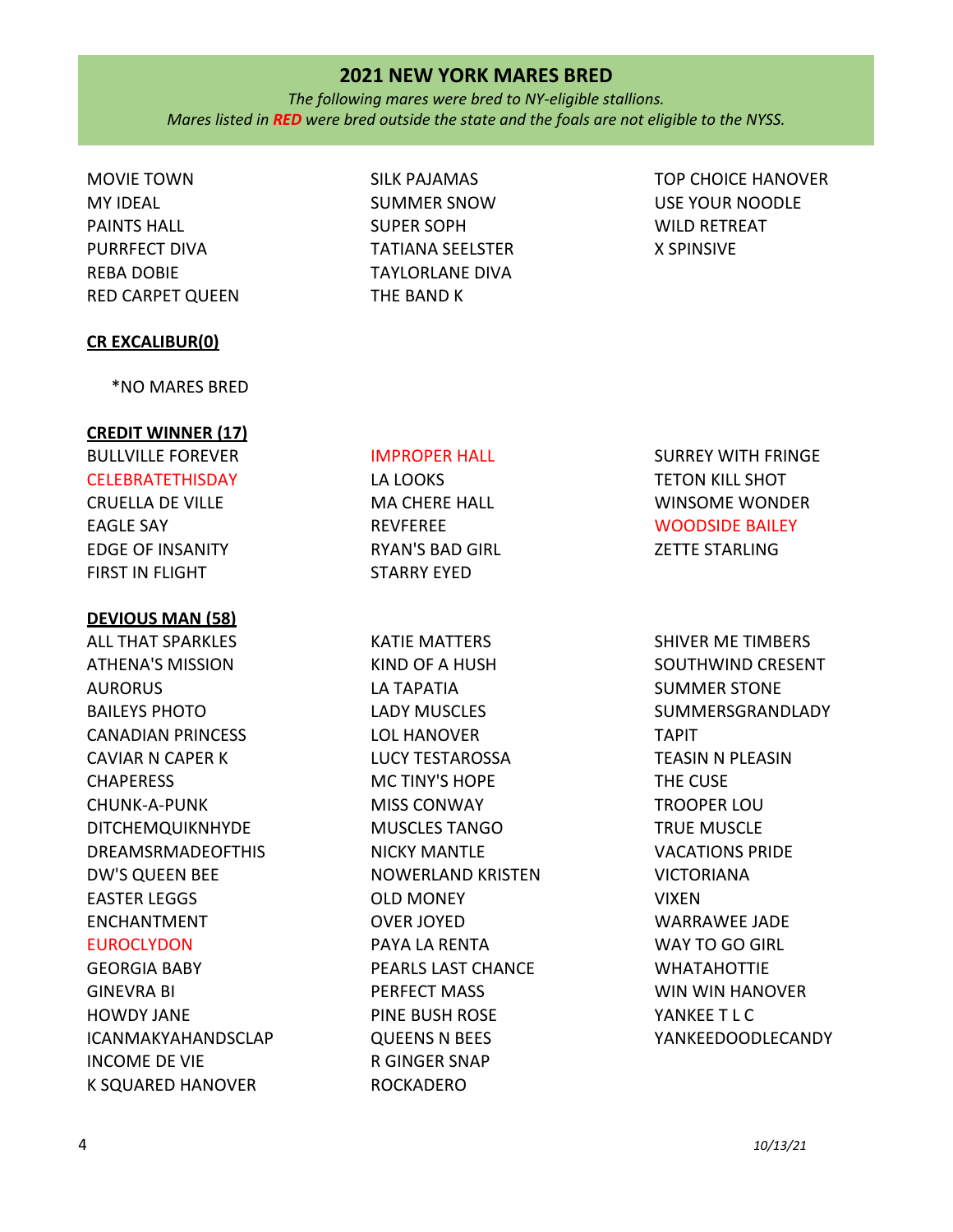*The following mares were bred to NY-eligible stallions. Mares listed in RED were bred outside the state and the foals are not eligible to the NYSS.*

#### **DEWEYCHEATUMNHOWE (87)**

AINSLEY HANOVER AMERICAN SNOWFLAKE ANGIE OVER ANOMALY HANOVER BIT OF CHROME BKK GLOBE STYLE BLASPHEMY BLUERIDGE ASTAIRE BROADWAY K BROOKIE BABY BYLERS LILLY CANDLELIGHT CANT BREAK ROSIE CHIPS AN SALSA CLASSY STONE COMMAND A TOAST COVER GIRL IVY DONT BE A GLENDA DONTTELLVOULA DYNA BOMB EJS CASH LANE EMILYS POLICY FARLEYS MAY FASTAWAY K T FIREWORKS FOR SURE FIRST LADY REGAN FIRST LADY TWO GETTINALITTLETIPSY GLIDE ON GRENELLE

#### **E L TITAN (34)**

ALABAMA HOTEL ALANA'S BRILLIANCE AMAZING GRACE AREN'T I HANOVER BERTOS ANGEL CANTSTOPWONTSTOP

GUINEVERES STAR HAIL TO OLD PURDUE HAILEY ROSE HASTA LA VISTA GRL HIGH LIMIT HILL COUNTRYS CASH **LADY** HM STARLET HONEY TRAP HS CERTIFIED I LOOK FOXY I RHODA DALEY INGENUES MAGIC J R BLACKMAGIC JANDI CANDY TIME JCS VALLEY DREAM KADABRINA KOOZIE KSENIA L DEES SUMMERTIME LA NINA K LADY CROWN LAURES JEWEL LIVN ON A PRAYER **MACY** MEGAWISH MINDY MARAN MISS AMERICAN **HONEY** MONEY CHIP NAT SUZ

CENTA HANOVER CONNIE KEEPER CREDITTOMYFAMILY D' DREAM DIPIETRANTONIO DRIVING ME LINDY

NORTHERN **DUTCHLADY** OH MY MY OVS MARIGOLD PATTYS DIAMOND POOFHERESHECOMES PRETEND TO BE NICE RAHAB ROCKIN ROXY RUSTICO TRISOX SANSEEL SCARLETS WEB SERENE JOLENE **SHARON** SHIANNES IMAGE SIZZLING SUZIE SPICE RUM STEUBEN MARTINA SUPER CALLI TAKE IT FROM ME TAYLOR SECRET SEAL TEQUILA ROSE THISJAILHOUSEROCKS TICKET TO GLIDE UNIQUE SWAN UP FRONT DONERAIL UP FRONT STRIKING WATCHING OVER YOU ZIMBABWE

FREEZE FRAME GET CHIPPED GILLOVNY HANOVER GRACE N VANITY HABANERO HONEY HIGHWAY CASH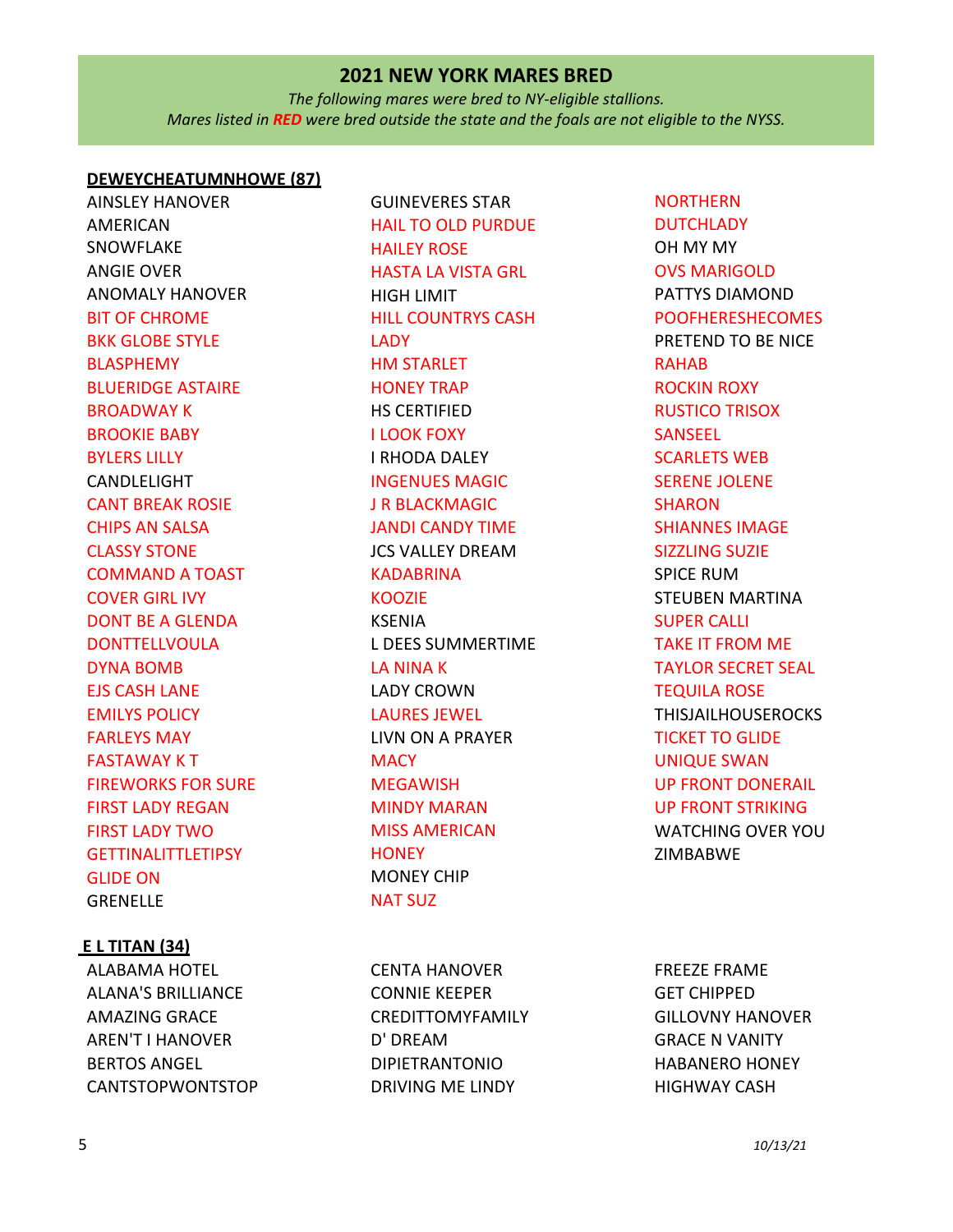*The following mares were bred to NY-eligible stallions. Mares listed in RED were bred outside the state and the foals are not eligible to the NYSS.*

# HIP TO MY HEART I'M FABULOUS JACKIE NEWLANDS KASHA KICKINITWITHKOHLER MIA STELLINA

# **HANDSOME HARRY (2)**

#### MYMOMSABLIZZARD

NOTHING BUT NICE PAIN IN THE MASS ROYAL MELBOURNE RUSH LANE SCAREY KARIE

DANA LEE BLONDIE BLUE CHIP

SHES A CASTOFF SING ME TO SLEEP UPSIDE HANOVER VICTORS VICKY

# **HILL I AM (25)**

SHES IN GEAR RUBY RUBY WHO BIG CHECKMATE MISSCHECKMATEHILL QUIET PRAYER MISS DION DIAMONDS R US DON'TWANTTOBEBLUE I'M A MASS

# **HUNTSVILLE (140)**

ACTRESS HANOVER ALI BLUE AL'S GIRL ALSO ENCOURAGING ANTIGUAN ART APPLE PATTY APRICOT SOUR ARTRAGEOUS B SO LUCKY BEAUTIFUL SECRET BEST AMERICAN CHIC BET ON LUCK BID WRITER BLIND AMBITION BLIND FAITH BROOKLYN BETS

SALESOFFICE LILLIE NEHANA'S PRAYER SCREAMING PRAYER LITTLE CHLOE LITTLE TURBO PROMISE I CAN LUCKY LOTTO LADY TURBOS ANGEL JOLIES TURBO

BROWNSVILLE BOMBER CALVADOS HALL CAM SWIFTY CAVIART ELENA CAVIART SAMANTHA CHIEF KAREN CLASSIC STAR CLEAR VIEW HANOVER CO-ED DESIRE COCHITA HANOVER CODE ONE HANOVER COLORFUL JASMINE CRAZY LUV BUG CULT STATUS DARK FORCE DD DELIGHTFUL

PRAYING GEAR MEADOW DION HEAR TELL SUMMER RAN PRECIOUS ONE MISS TURBO BREEZE DIONS PRAYER

DEVIL CHILD DONTCRYMETHEBLUES DON'T THINK TWICE A DRAGON RUFFLES DUDESALADY DUNE IN RED ENCORE DEO ENJOY THE VIEW FAITHNFLOWERS FASHION GAL FILLY FORTY FRONTIERPAN GHOST TO THE PAST GIGI DEO GLOWING REPORT GOLD ORCHID N GOT THE MUNCHIES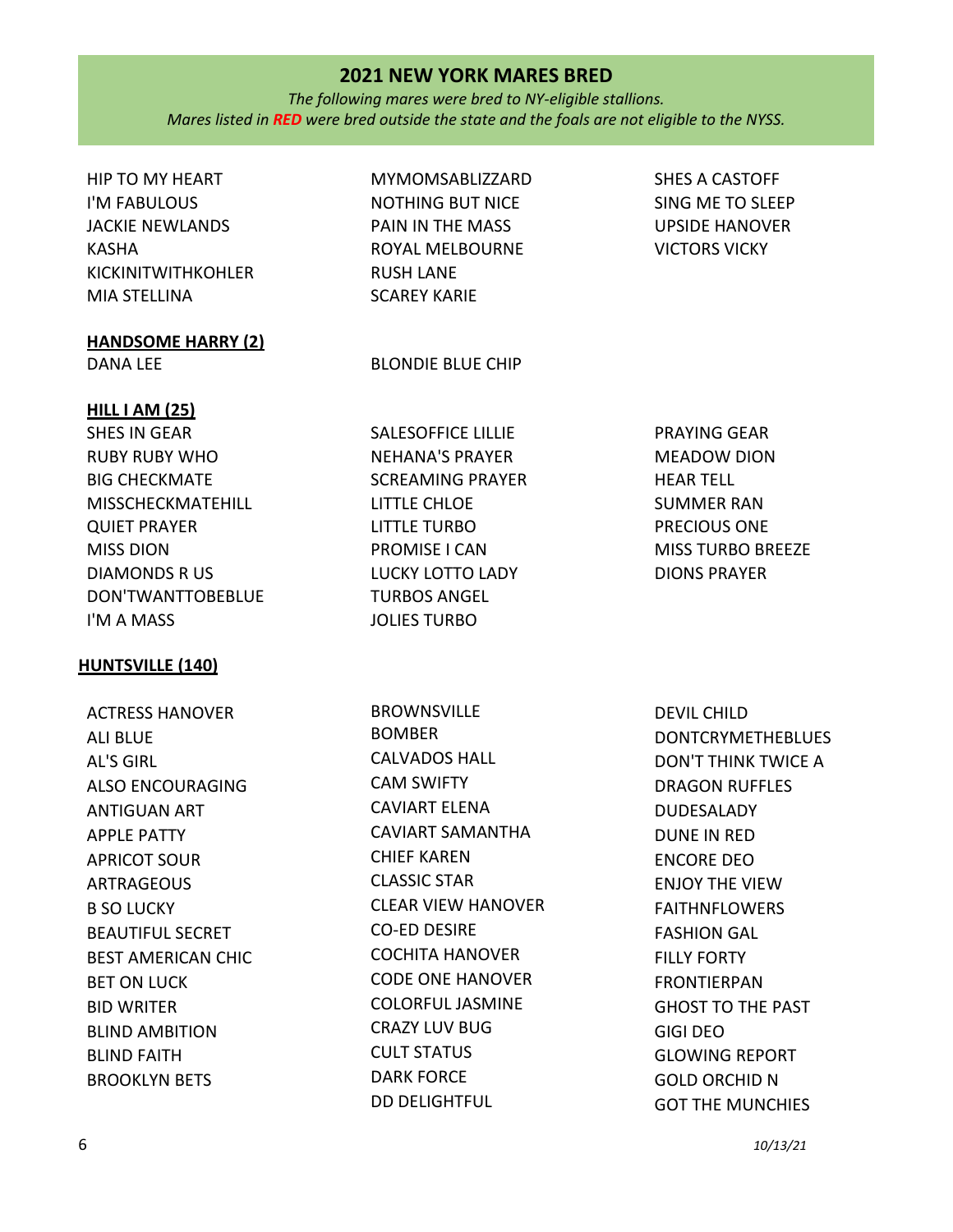*The following mares were bred to NY-eligible stallions. Mares listed in RED were bred outside the state and the foals are not eligible to the NYSS.*

GRAY GHOST GRIZZLY MA MA HALLMARK HANOVER HANDSOFFMYCOOKIE HAPPY HANNAH HARD EIGHT HEART MAJOR HER MUSIC ROCKS HIGH FASHION MODEL HUKA'S Z TAM HURRIKANE EMPRESS HURRIKANE NORAKANE I AM A SNOB I O U ONE IDEAL PATRIOT JAG OUT JEWEL LEHIGH A JOHN'S SUNNY GIRL JOYANNA JUST FINE K J'S CAROLINE KEYSTONE CAITLYN LADY GRANDE LETS GROOVE TONITE LIGHTNING D DUBE LIL PIECEOFHEAVEN LILLY SWEET SUE LIMA FAIREST LIMESTONE COWGIRL LINDYS OLD LADY LONG GONE LOTSA MATZAH LOUBOTOMY MARTINIQUE MIKAYLA ROSE MILKYWAY HANOVER MS MALICIOUS MY SPRING FLING

MYSTIC MAJOR NAUGHTY CINDY OCEANS MOTION ONE FOR THE WORLD OOGLE GOOGLE PERTTY MUSIC PING PONG HANOVER PLEASANT BEAUTY PLEASE ME PLEASE POP THE TAGS POWER NAP PRAIRE EASTER QUIPS Q T PIE HANOVER REAL APPEALING RED EYE BLUE CHIP REALNASTYMISS REGIL ELEKTRA RITA MAID ROARING TO GO ROBIN J ROCKINSANGRIA R U FOR ME RUTHIE J KILLEAN SAGE N SEAFOOD MISSY SEARCH LIGHT SEE TO BELIEVE SHADY CAROLINE SHANGHAI LIL SHESGOTTHEBEAT SHOWTIME HILL SIR ERIKA Z TAM SOFT IDEA SOUTHWIND HANOVER SOUTHWIND RIO SPOTLIGHT ON SPREESTER

STRUT MY STUFF TEQUILA MONDAY THAT'S HOW WE ROLL THUMBPRINT TREVORS BEBE **WENDITIONS** WHISKEY A GO GO WHO CAN YOU TRUST WINBAK DELIGHT WINE SNOB WINSMITH MOLLY WISHFORA FULL HOUSE WITCHITA HANOVER WORLDY TREAUSRE ZIP CODE ENVY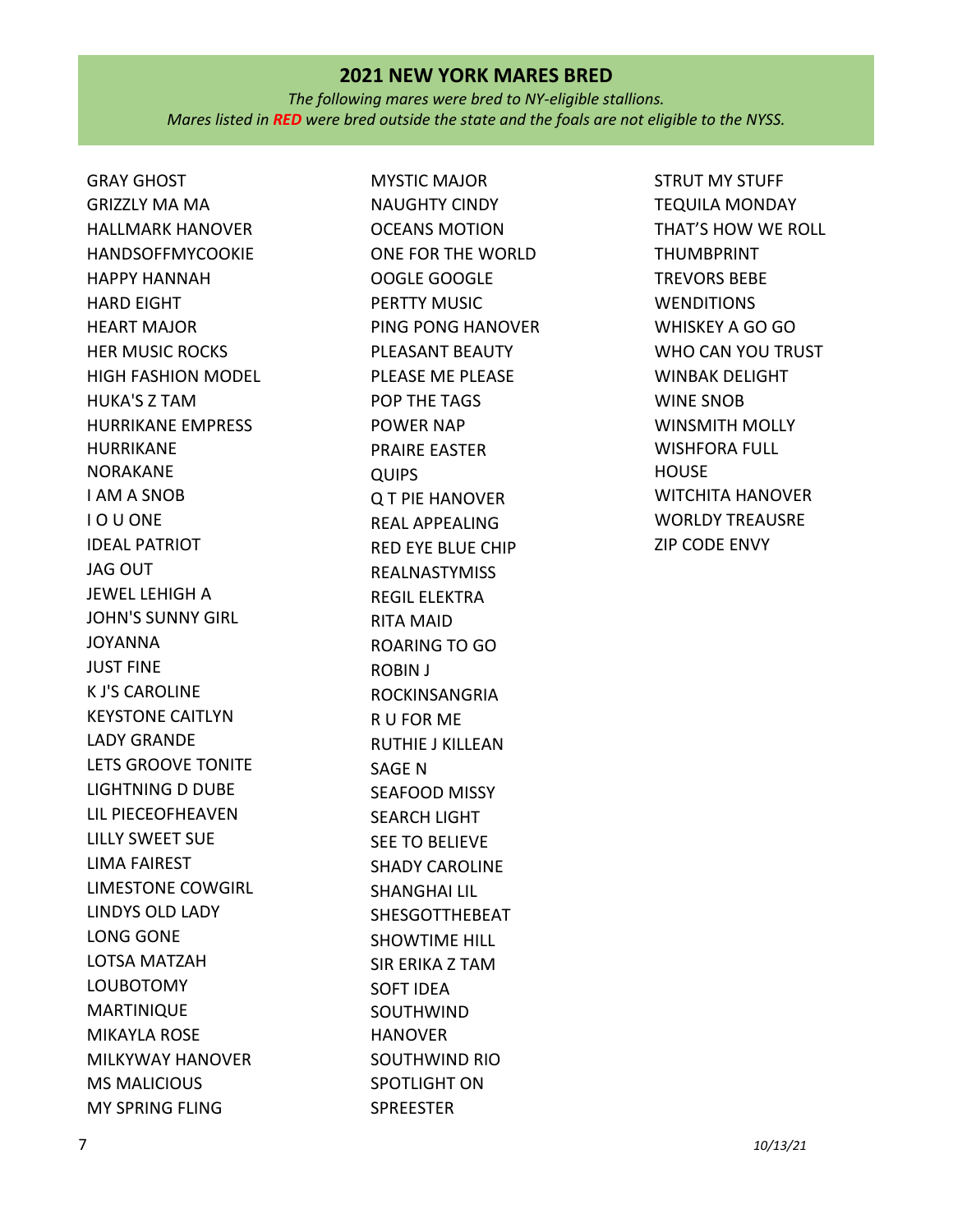*The following mares were bred to NY-eligible stallions. Mares listed in RED were bred outside the state and the foals are not eligible to the NYSS.*

#### **I AM POPEYE (5)**

AGGIE'S FLAME THAT'S WHAT I DO

#### **IN THE ARSENAL (30)**

ALLAMERICAN MEADOW ALL NATIVE ANOTHER JUDY ARCTIC BYRD BEAT THAT BELLAS BLISS BEST BET YET COLBERT BLUE CHIP DAUGHTER OF **DARKNESS** DOCDOR VALENTIA

## **JIM'S GUY (2)**

**LEGAL DREAM (0)**

**\***NO MARES BRED

# **LIFE UP FRONT (1)**

AL RAZA N

## **LIGHTNING STORM (8)**

RALLY IN THE HALL WHIRLING DERVISH PILGRIMS QUEEN

#### **MAJOR MOE (19)**

ART OF THE DEAL BLAZIN' FANNY BLISSFULLY FAST BOURSE HANOVER CRACKED GLASS DRAGON DEN JEZZABELL HOTSPUR AIYANA FOXY DANCER

DWS LILI FLYHAWK HONOR ROLL FREDS FILLY FRENZIE GOTMYREDRESSONTIT GO ROUND JK READY TO ROLL JUICE HANOVER KARDASHIAN KEYSTONE KISMET LIGHTNING GLORY

#### CRANK CALL **EXAMPS** FEMALE CHAMPS

ROSIE KAN

MEMUMSNOTNICE MINDYS SISTER PALTROW BLUE CHIP ROLLING SPREE SHELLBACK SAILOR SUMMER BAY SYMPHONY IN MOTION WINDEMERE MAGGIE XENIA HANOVER

PASS THE MUSTARD CHIP CHIP PAGE DALEY'S MASERATI

LOLA'S ART MADDYS DOLLY **MCPEARLODY** MINI DANCER HANOVER NORTHERNFLIGHTLADY PHYLLIS JEAN

NEVERHITTHEBRAKES IN A JIFF

PINGIN TWEEDY SHADY DARLING STRAIGHT IMAGE THE SEVEN TERRORS TWENTY SIX KARMA VENUSINBLUEJEANS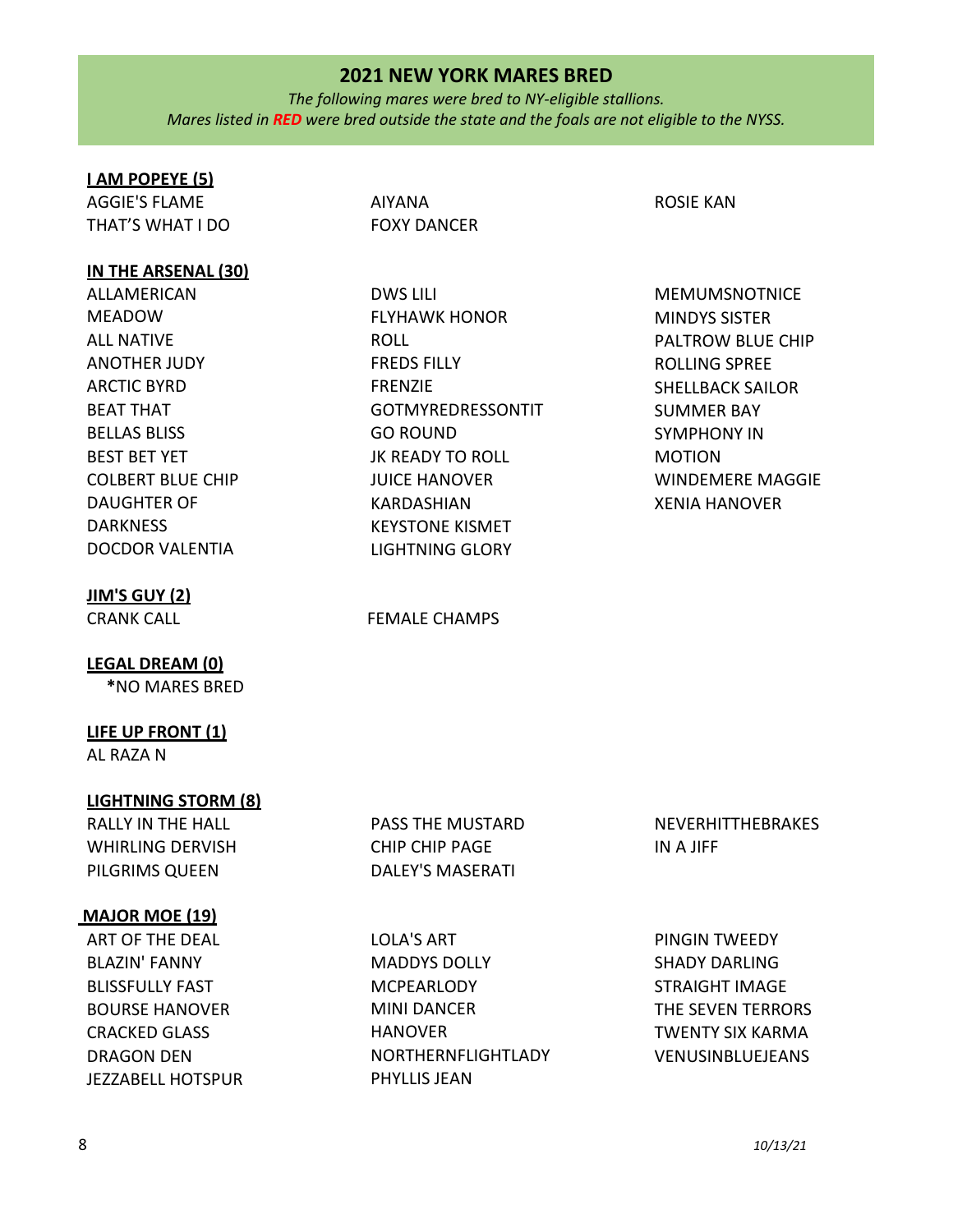*The following mares were bred to NY-eligible stallions. Mares listed in RED were bred outside the state and the foals are not eligible to the NYSS.*

# **MANNINGLY (2)**

# **MET'S HALL (49)**

ALABAMA HALO ANGIE'S DISH APEACHTOREMEMBER BEACH MAGIC BERTAUX BRAVAMENTE CANDLE BOX CARDIO PUMP CIAO BELA CLASICALY DESIGNED CLASSICAL GINNY CONAIR CROWN CONDESCENDING CREDIAMA CURRENT YIELD FEMALE DRAMA FINANCIAL IMPACT

## **PRAYER I AM (0)**

\*NO MARES BRED

## **ROLL WITH JOE (50)**

AMAZON IDEAL BARYNYA A BULLVILLE ANA BUNKHOUSE PLAY CALBAY CELTIC DANSER **CHATELAINE** DINAH ROSS DONTFAILMENOW DRAGON PRINCESS DUNE SPEED EASTWOOD AURORA N ELEGANT GIFT EYEMAJET FAST PRINCESS

# MISS BLUES SWEET SLOT

FLOTUS FRACTURED DREAM GRACE N CHARLIE HELEN GOLDSTEIN HIGHWAY CASH HONEYMOONISOVER KELLYURTHEGREATEST LADY CROMWELL LINDA MARIE MAKES ME CRAZY MINA MINKY HANOVER MOM'S SWEETIE PIE MUSCLEGRAD MY GWENIVERE NEW DVD NEW SENSATION

ONE TRUE FRIEND PAINITE PRETTY CROWN PROMISES KEPT ROBERTA'S FANTASY SMOKIN ASH STARLIT EYES STEUBEN MISS PINE SUMMER SIS SUNSHINENLOLLIPOPS TORNADO MISTI TWIST OF FAITH TYMAL MAROMA VIDEO QUEEN WINKY'S GAL

FLIBBERTIGIBBET FLICKA KIR FROSTY VALENTINE IMPATIENCE IMPERTINENT IWANNAGOHOME JERSEY PEARL LINNAEA LUNAR PHASE LYFORD CAY MISTY SPEED MODERN DECOR MY RONA GOLD N MY SISTER'S PLACE

NF SALSA

PH DIAGNOSIS PRINCESS CALLIE QUICK TROT RAVENNA STAR RICH TRADITION RIGHT STUFF SAULSBROOK ALANA SERENA SAID SPECIALCELEBRATION STAROFTHESEA DEVIE

STRAIT N GREAT TESLA HANOVER UNLAWFUL SMILE VIEW OF THE LAND VODKA N LIME